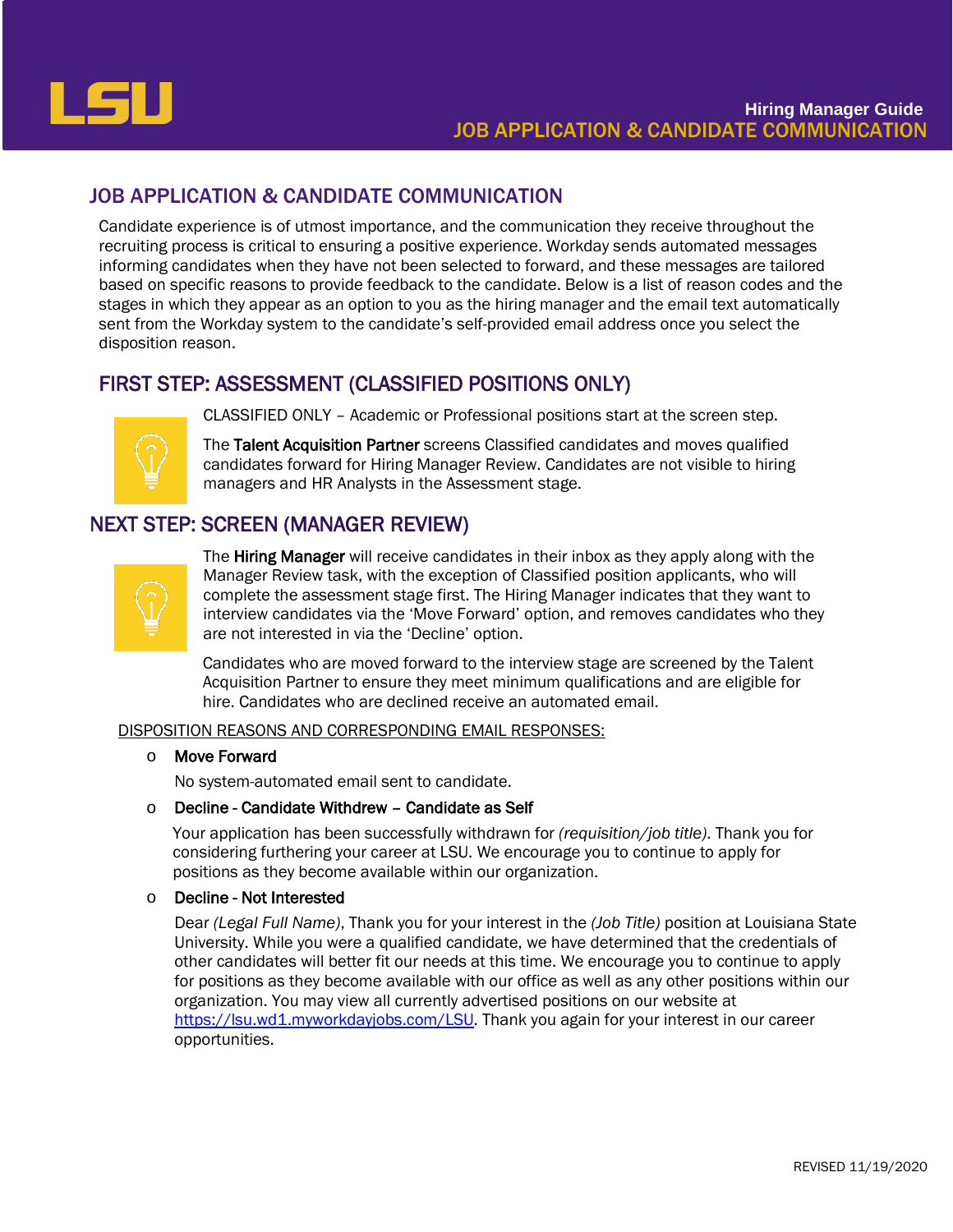# NEXT STEP: INTERVIEW



Once the Talent Acquisition Partner completes the pre-employment screening, the Hiring Manager will receive the Interview Rating task in their Workday inbox. The Hiring Manager enters Interview Rating: 'Move Forward – Reference Check', or the most appropriate 'Decline' option if the candidate will not be continuing in the hiring process.

#### DISPOSITION REASONS AND CORRESPONDING EMAIL RESPONSES:

#### o Move Forward – Reference Check

No system-automated email sent to candidate.

#### o Decline – Hold for Future LSU Vacancies

Dear *(Legal Full Name),* Thank you for your interest in the *(Job Title)* position at Louisiana State University. At this time, the hiring manager has elected to move forward with other candidates. We encourage you to continue to apply for positions as they become available with our office as well as any other positions within our organization. You may view all currently advertised positions on our website at [https://lsu.wd1.myworkdayjobs.com/LSU.](https://lsu.wd1.myworkdayjobs.com/LSU) Thank you again for your interest in our career opportunities.

#### o Decline – Not Interested

Dear *(Legal Full Name),* Thank you for your interest in the *(Job Title)* position at Louisiana State University. At this time, the hiring manager has elected to move forward with other candidates. We encourage you to continue to apply for positions as they become available with our office as well as any other positions within our organization. You may view all currently advertised positions on our website at [https://lsu.wd1.myworkdayjobs.com/LSU.](https://lsu.wd1.myworkdayjobs.com/LSU) Thank you again for your interest in our career opportunities.

#### o Decline – Candidate Withdrew – No Reason Given

No system-automated email sent to candidate.

#### o Decline – Candidate Salary Expectations Not In Line With Position

No system-automated email sent to candidate.

o Decline – Candidate Accepted Another Job

No system-automated email sent to candidate.

#### o Decline – Unable to Contact

No system-automated email sent to candidate.

# NEXT STEP: REFERENCE CHECK



If the candidate was moved forward in the Interview step, a Workday task will appear in Hiring Manager's inbox to indicate the outcome of the reference check. Candidates should be given notice prior to checking references and social media. Only the HR Analyst should conduct a social media check, to allow for an unbiased approach. If the outcome of the candidate reference check or social media check is unsatisfactory, please contact the respective Talent Acquisition Partner. The Hiring Manager will enter the reference check result in Workday.

DISPOSITION REASONS AND CORRESPONDING EMAIL RESPONSES:

o Satisfactory References – Move Forward

No system-automated email sent to candidate.

o Decline

No system-automated email sent to candidate.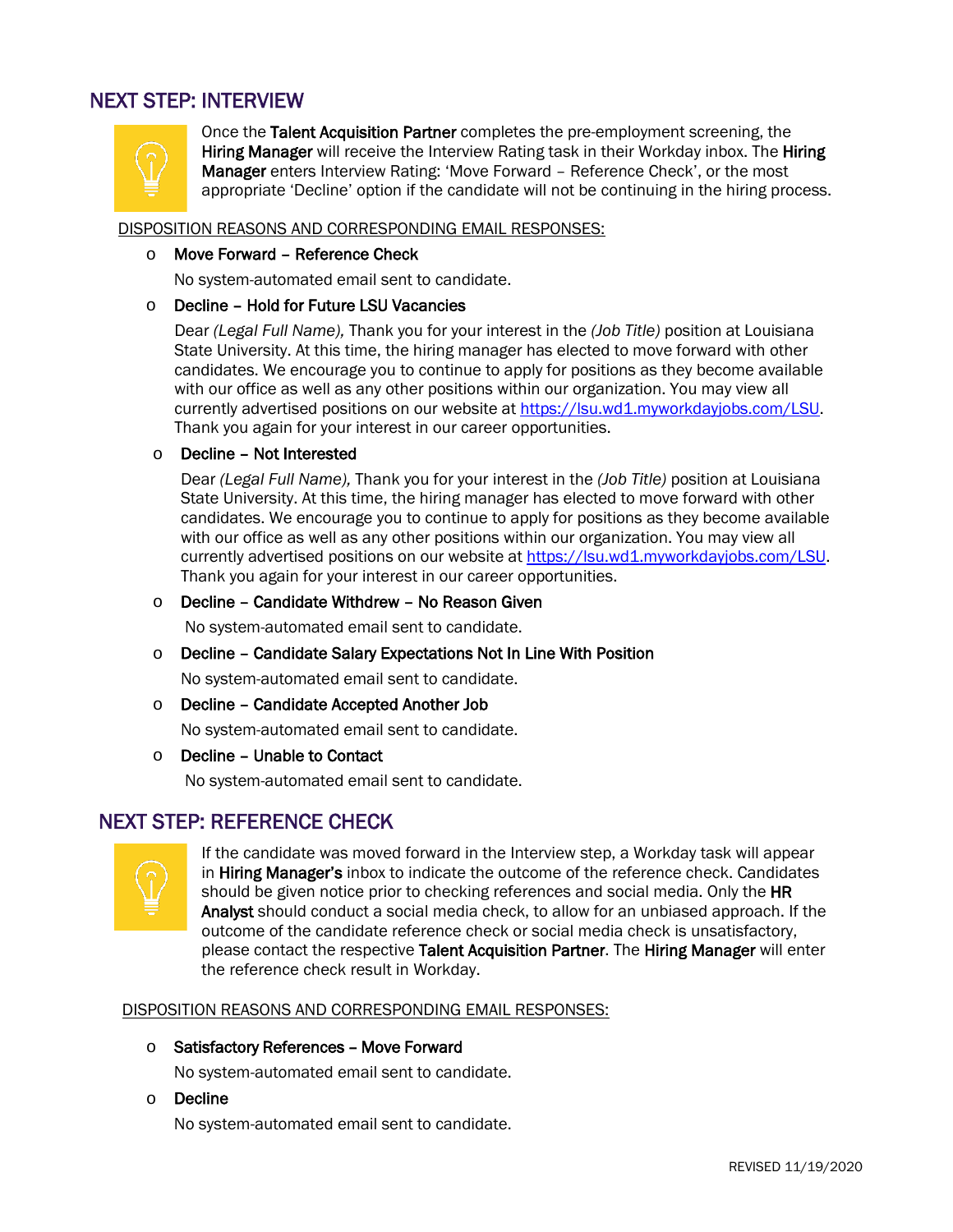# NEXT STEP: INITIATE OFFER AND BACKGROUND CHECK<br>The Workday Offer task will show in the HR Analyst's inbox to enter the offer details.



Once a candidate is selected, the Hiring Manager or HR Analyst send drafted offer letter to Talent Acquisition Partner and Compensation Consultant for review and approval. Once approved, the offer is extended to candidate. Please note, no offer of employment, verbal or written, may be extended to a candidate without HRM approval.

The background check is initiated by Talent Acquisition Partner. Once results are received, Talent Acquisition Partner sends results to HR Analyst and moved candidate forward to Ready for Hire.

If the candidate declines, it is important that we capture the accurate reasoning in Workday (i.e. salary expectations, work location, accepted another job). The Hiring Manager should ensure to convey the reasoning to the departmental HR Analyst when a candidate declines an offer or withdraws throughout the recruiting process.

# NEXT STEP: HIRE



Once the Hire is initiated by the HR Analyst in workday it will route to the Academic Partner (if applicable), Payroll Administrator, Compensation Finance Partner, HR Department Head, and Talent Acquisition Partner for final review and approvals. Once those steps have been completed, the Onboarding process will kick off and the new hire will have inbox items in their inbox that need to be completed.